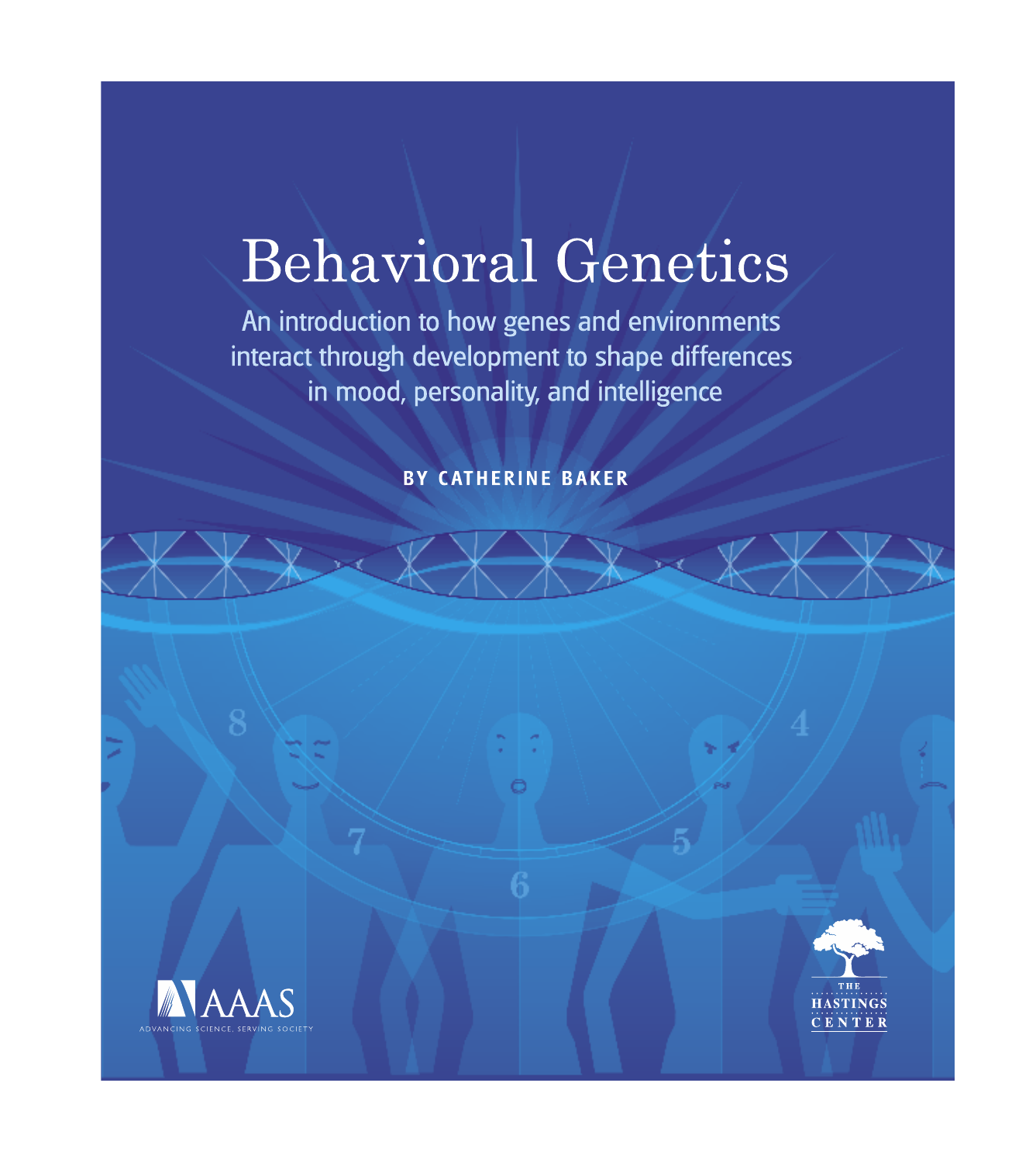## Behavioral Genetics

An introduction to how genes and environments interact through development to shape differences in mood, personality, and intelligence

### BY CATHERINE BAKER

*A tool to inform public discussion of behavioral genetic research and its broader social implications*



Prepared for a project conducted by the American Association for the Advancement of Science and The Hastings Center

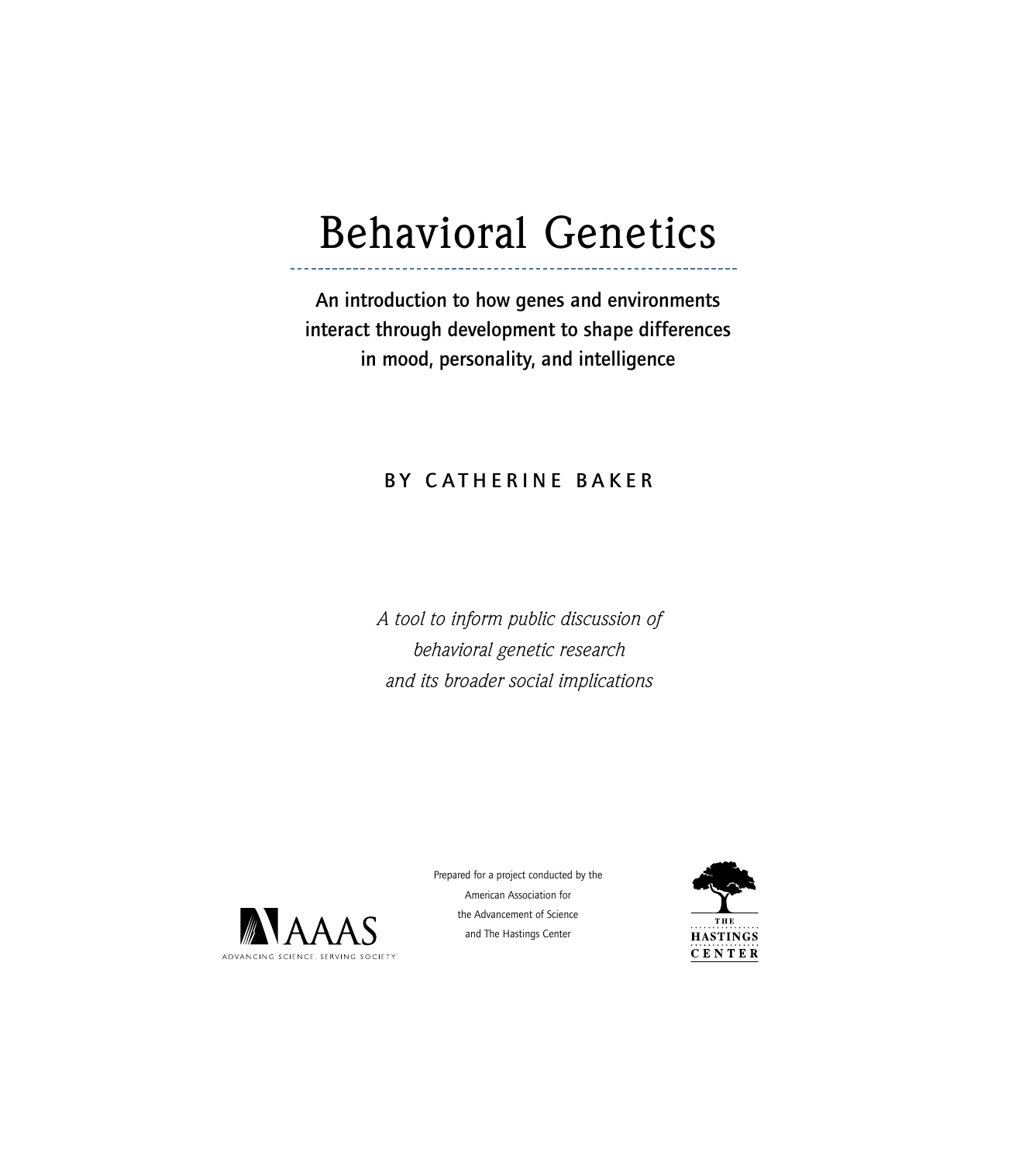### *For Carolyn, my genetic equivalent*

Printed in the United States of America

ISBN 0-87168-697-X

Copyright 2004 American Association for the Advancement of Science Directorate for Science & Policy Programs 1200 New York Ave., NW Washington, D.C. 20005

Layout and cover design by AAAS Publication Services.

Additional copies of this report are available from:

AAAS Scientific Freedom, Responsibility and Law Program 1200 New York Avenue, NW Washington, D.C. 20005, USA Telephone: USA +1-202-326-6606 Fax: USA +1-202-289-4950 E-mail: kallema@aaas.org Web: www.aaas.org/spp/bgenes/

This report is also available on the Web: http://www.aaas.org/spp/bgenes/ publications.shtml

Preparation and publication of this volume was supported by a grant from the National Human Genome Research Institute (RO1 HG001873) and by contributions to the AAAS Fund for Excellence designated for the Directorate for Science & Policy Porgrams.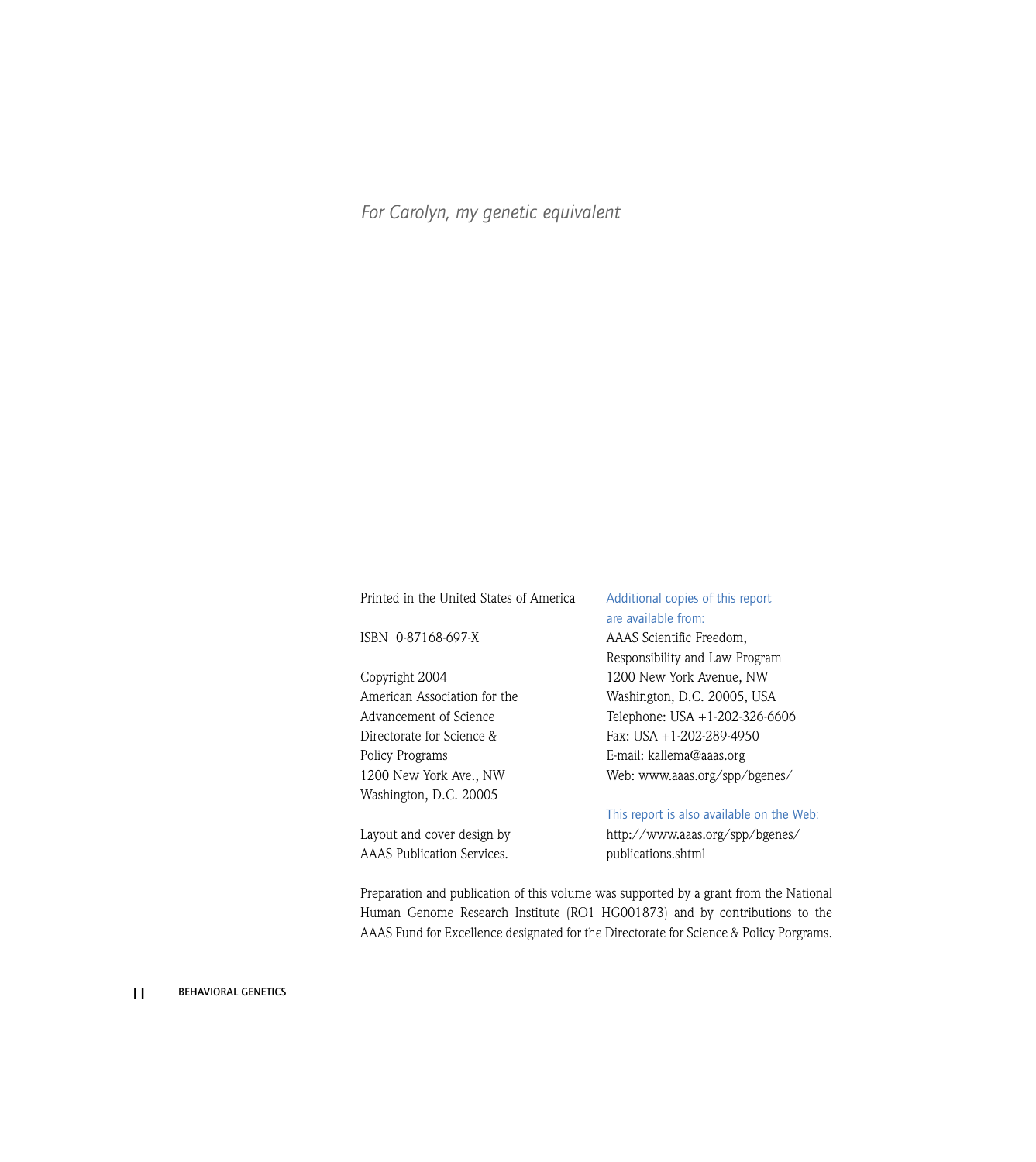### **TABLE OF CONTENTS**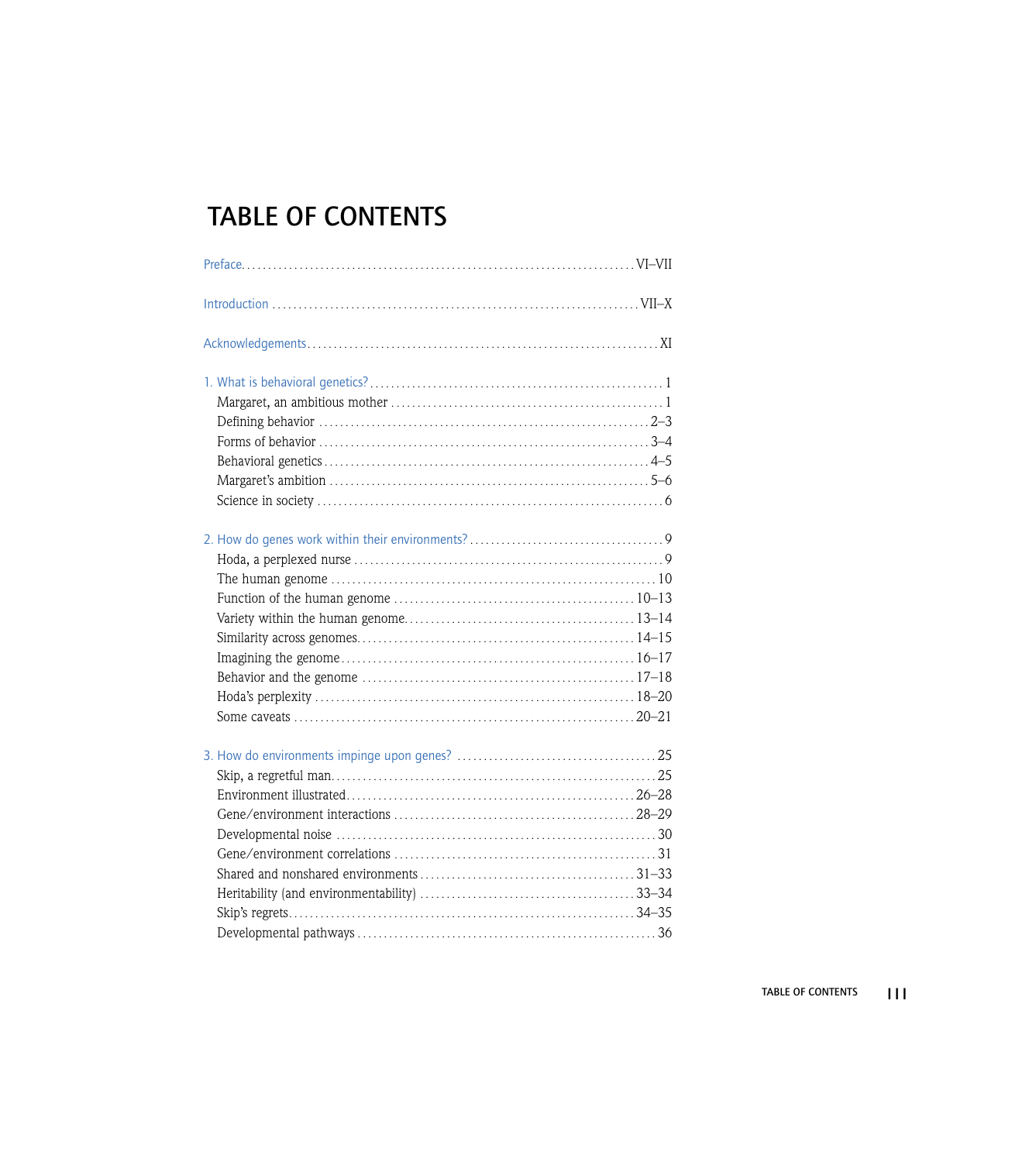| 5. How do mental disorders emerge from the mix of genes and environments? 59 |  |
|------------------------------------------------------------------------------|--|
|                                                                              |  |
|                                                                              |  |
|                                                                              |  |
|                                                                              |  |
|                                                                              |  |
|                                                                              |  |
|                                                                              |  |
|                                                                              |  |

Normal and abnormal traits. . . . . . . . . . . . . . . . . . . . . . . . . . . . . . . . . . . . . . . . . . . . . . . . . . . . . . . 71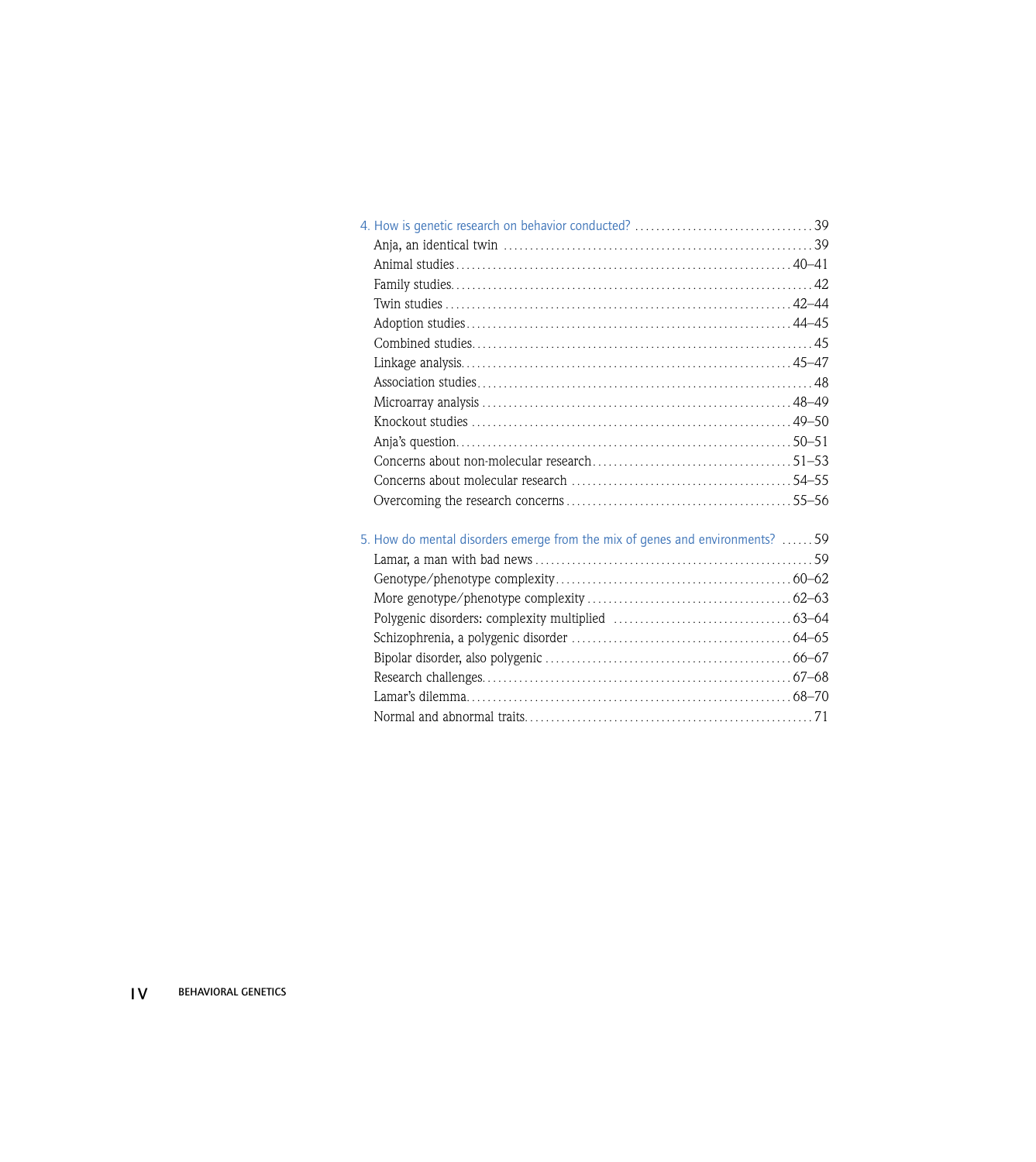| 6. How is the ability to control impulses affected by genes and environments? 75 |  |
|----------------------------------------------------------------------------------|--|
|                                                                                  |  |
|                                                                                  |  |
|                                                                                  |  |
|                                                                                  |  |
|                                                                                  |  |
|                                                                                  |  |
|                                                                                  |  |
|                                                                                  |  |
|                                                                                  |  |
|                                                                                  |  |
|                                                                                  |  |
|                                                                                  |  |
|                                                                                  |  |
|                                                                                  |  |
|                                                                                  |  |
|                                                                                  |  |
|                                                                                  |  |
|                                                                                  |  |
|                                                                                  |  |
|                                                                                  |  |
|                                                                                  |  |
|                                                                                  |  |
|                                                                                  |  |
|                                                                                  |  |
|                                                                                  |  |

*NOTE: Words contained in the glossary/index are* blue *where they first appear in Chapters 1 through 7.*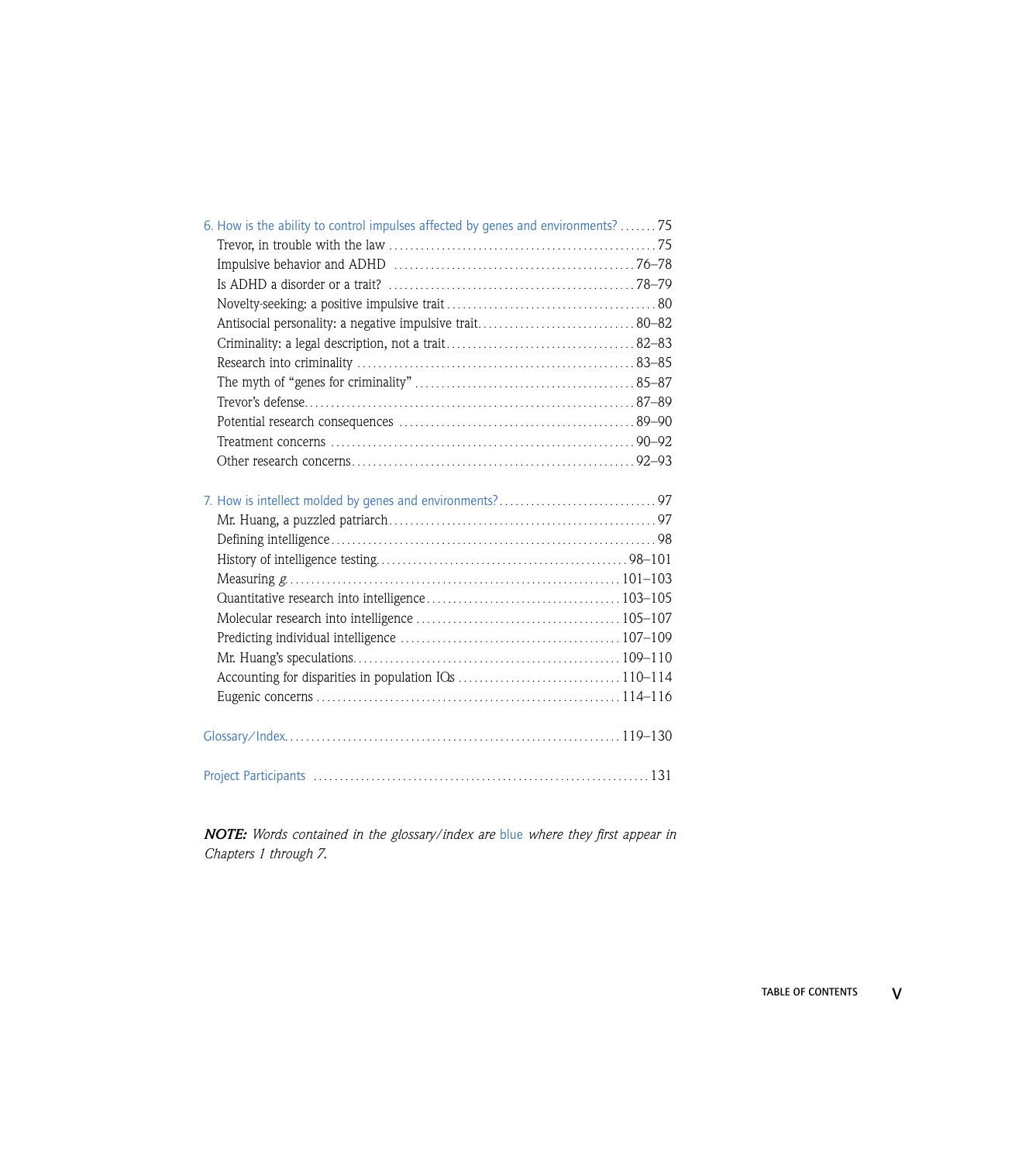### Preface

Behavioral geneticists aim at no less than showing us how genes help to explain why we behave the way we do. One big reason they do their work is that understanding why we behave the way we do is inherently interesting. The second big reason is that they hope their work eventually will lead to curing behavioral disorders as different as alcoholism and schizophrenia. Today they are far from understanding how genes influence those behaviors, but that is their goal.

One might think that such a fascinating field would by now have spawned many brief introductions for lay readers. But that hasn't happened. Part of the explanation for this gap is that the science is complicated. Part of the explanation is that the subject matter of behavioral genetics—mental disease, personality, intelligence—is controversial. Moreover, in the past, research in behavioral genetics has been used to support hateful prejudices, and so perhaps this has led many otherwise-interested writers to steer clear of the topic.

The process that led to this book was started in 1999 as part of a project to explore ideas for improving the public's understanding of behavioral genetics and to fill the void described above. A series of meetings brought together genetic researchers, social scientists, lawyers, and ethicists. Participants shared their knowledge of the science and together explored the question, "What does the public need to know to understand and talk about behavioral genetics?" An experienced writer (not a scientist) listened, asked questions, took notes, and read the papers contributed by participants for another project product, a scholarly volume. Then she started drafting this book, which was subsequently reviewed at several stages by project participants. The result is, we think, a work that is both instructive and a delight to read.

Each chapter begins with a fictional but plausible anecdote about an individual with a question that has to do with behavior. These anecdotes set the genetic science into a real world context. They start readers thinking about basic questions such as, How do behavioral geneticists study the connection between genes and behavior? Can those studies tell me anything about why I act the way I do? Can they tell me anything about the chances that I can make my child do well or badly in life? And so forth. With the story as the hook, readers are pulled into each chapter, where they are introduced to the scientific concepts that can help answer the fictional character's question.

Writing about behavioral genetics is like building a structure on shifting sands. Each day, new discoveries are being made, previously heralded claims are being revised, and new paradigms for the relationship between genes and behavior are being proposed. For example, as this book explains in Chapter 2, the human genome used to be compared to a codebook, a book of life, or an encyclopedia. But today scientists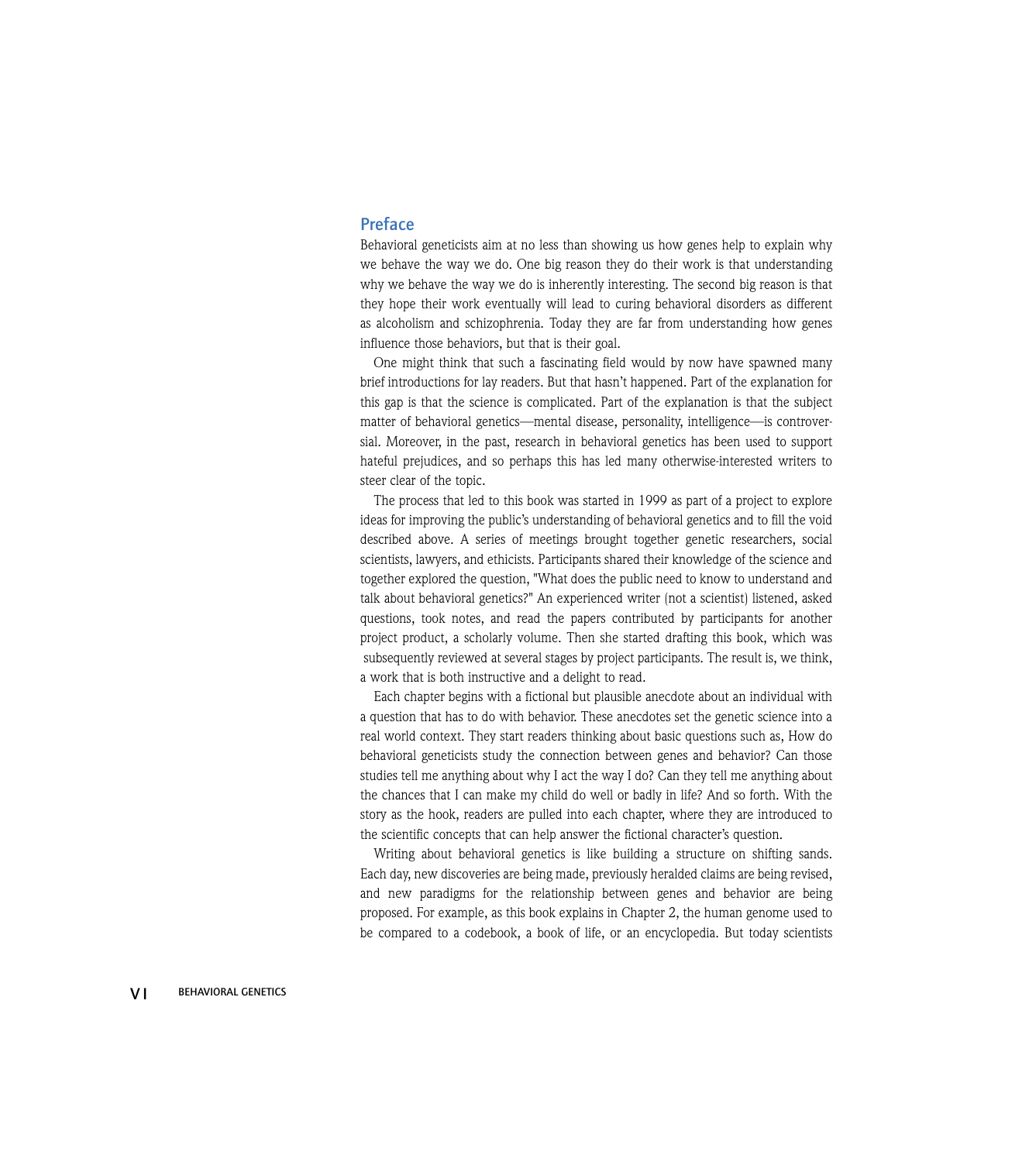recognize that the genome is much more dynamic than any kind of book and so new metaphors are being tried out — metaphors that may or may not stick with time, depending on what researchers learn next.

Despite the difficulty of capturing a fast-moving subject, we believe this text succeeds as an introduction to the field. It should help readers obtain a firm grounding in the basic science and the tools used by researchers to explore the contribution of the genes (and their essential counterpart, the environment) to behavior. Readers should come away with a vocabulary for discussing the science and with a sense of what genetic science can tell us and do for us, and what its limitations are.

This text describes the promise of — and the problems with — the complex science of behavioral genetics in a way that should be accessible to a broad audience, from high school and college students with an interest in science to the educated lay person whose family may be experiencing events similar to those portrayed in the book's stories. If you want to see where the fascinating and sometimes controversial science of behavioral genetics is headed in the 21st century, you've come to the right place.

As the lead investigators for the larger project, we are indebted to the staff at the Ethical, Legal and Social Implications Research Program at the National Human Genome Research Institute, especially Joy Boyer and Elizabeth Thomson, for their generous support of our work (RO1 HG001873). We are also deeply grateful to Elving Anderson for, at every step of this project, giving so generously of his time and knowledge, as well as to the many project participants (listed on page 131) who contributed their expertise to the preparation of this volume. Finally, we thank Catherine Baker for her tireless work to understand and then describe for you the work of behavioral genetics.

If you would like to read the special supplement of the Hastings Center Report, which summarizes the findings of the project that produced this introduction to behavioral genetics, or you would like to learn more about the volume of essays for advanced students and scholars, please visit our website at http://www.aaas.org/spp/bgenes, where this volume is also available.

The Hastings Center **AAAS** AAAS

Erik Parens **Mark S. Frankel** Audrey R. Chapman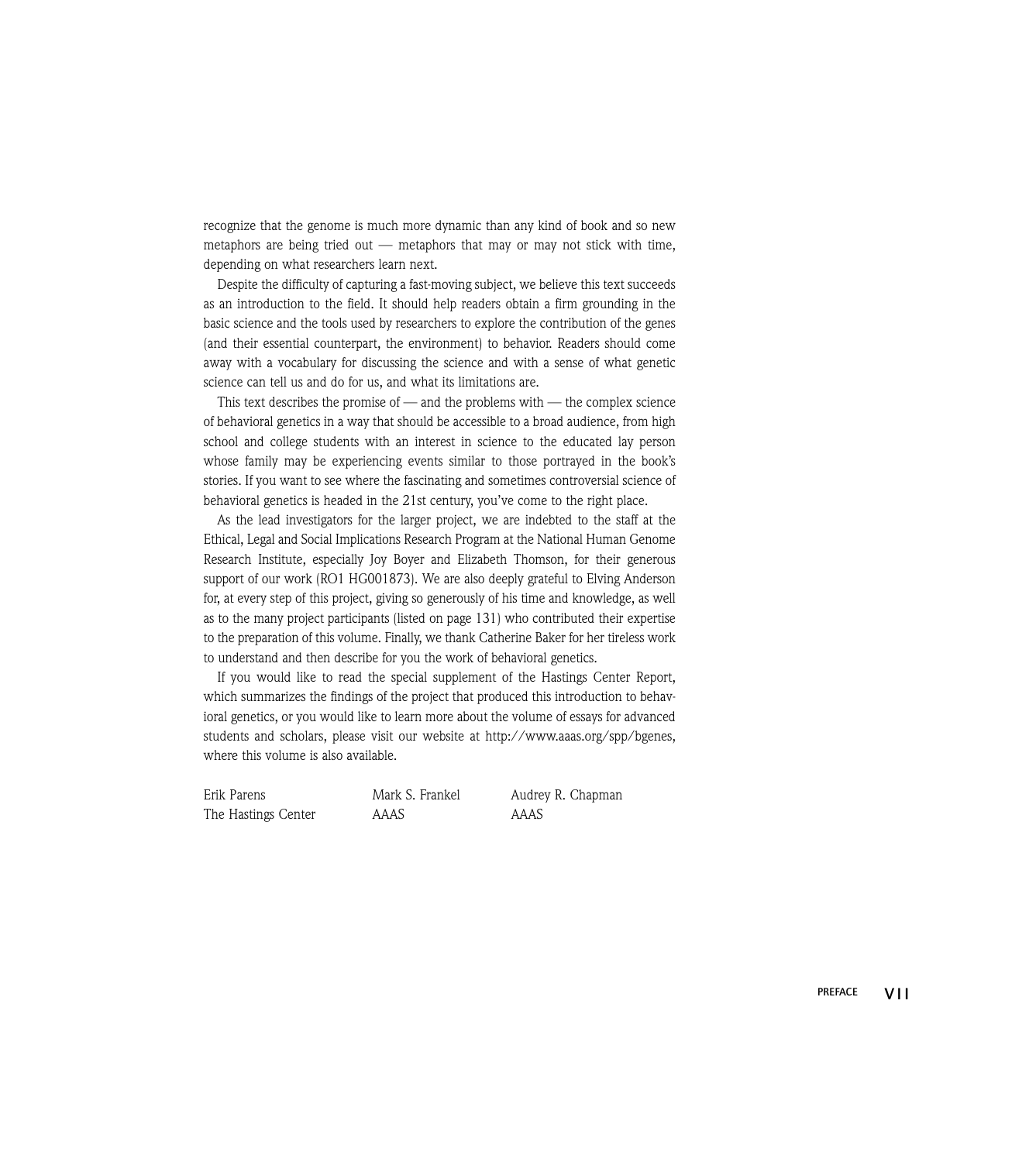### Introduction

Why do humans range so widely in their susceptibility to mental illness, in their willingness to take risks, and in their performance on intelligence tests? One answer to this question comes from scientists in the field of behavioral genetics. They say that the variation in behavioral traits across a population is due, in part, to the genes. So many studies have pointed to connections between genes and particular behaviors that most scientists now feel comfortable stating that there is such a link for every possible behavior.

But what does it really mean to say that there is a link between genes and behavior? Does it mean that there is a gene that makes some of us blush when embarrassed; that there is one gene that makes you prefer classical music and another gene that makes you dislike it; that there is a bunch of genes that each provides for different levels of skill in playing poker? The answer to all these questions is no. Does it mean behavior passes down from generation to generation, i.e., is inherited, just like baldness and eye color? Again, the answer is no.

So when next you see an article that proclaims, "Gene for *[insert a human behavior here]* discovered," read it with a critical eye. Or when you next hear someone say, "He inherited his *[insert a human behavior here]* from his father," receive that with skepticism, too.

The pervasive role of genes in behavior does *not* mean what it is commonly misunderstood to mean. It does not mean that a gene or even several genes can make you act in any particular way. It does not mean that a behavior can "pass down through the genes." Such claims are *not* accepted in behavioral genetics.

It *does* mean that genes play a vital role in the body's development and physiology, and it is through the body, acting in response to and upon surrounding environments, that behavior manifests itself. So while we do inherit our genes, we do not inherit behavior traits in any fixed sense. The effect of our given set of genes on our behavior is entirely dependent upon the context of our life as it unfolds day to day.

Nonetheless, we have tended to assign the genes a grander role. Perhaps one reason why we tend to inflate the role of genes in behavior is that there is no good verb to use when talking about them. It's clearly wrong to say that genes *control* behavior. We might instead say that genes *influence* behavior, that genes *impinge* upon behavior, that genes *are implicated* in behavior, or that they *help instigate* the cellular activity through which behavior is executed. None of these constructions are quite right, either.

It is very difficult to capture in a single verb the gene-behavior relationship, because the way in which genes relate to behavior is complex, indirect, and highly nuanced. It is contingent upon events inside and outside the body — such as diet and features of upbringing — and it is modulated over time. If you keep all these things in mind, it can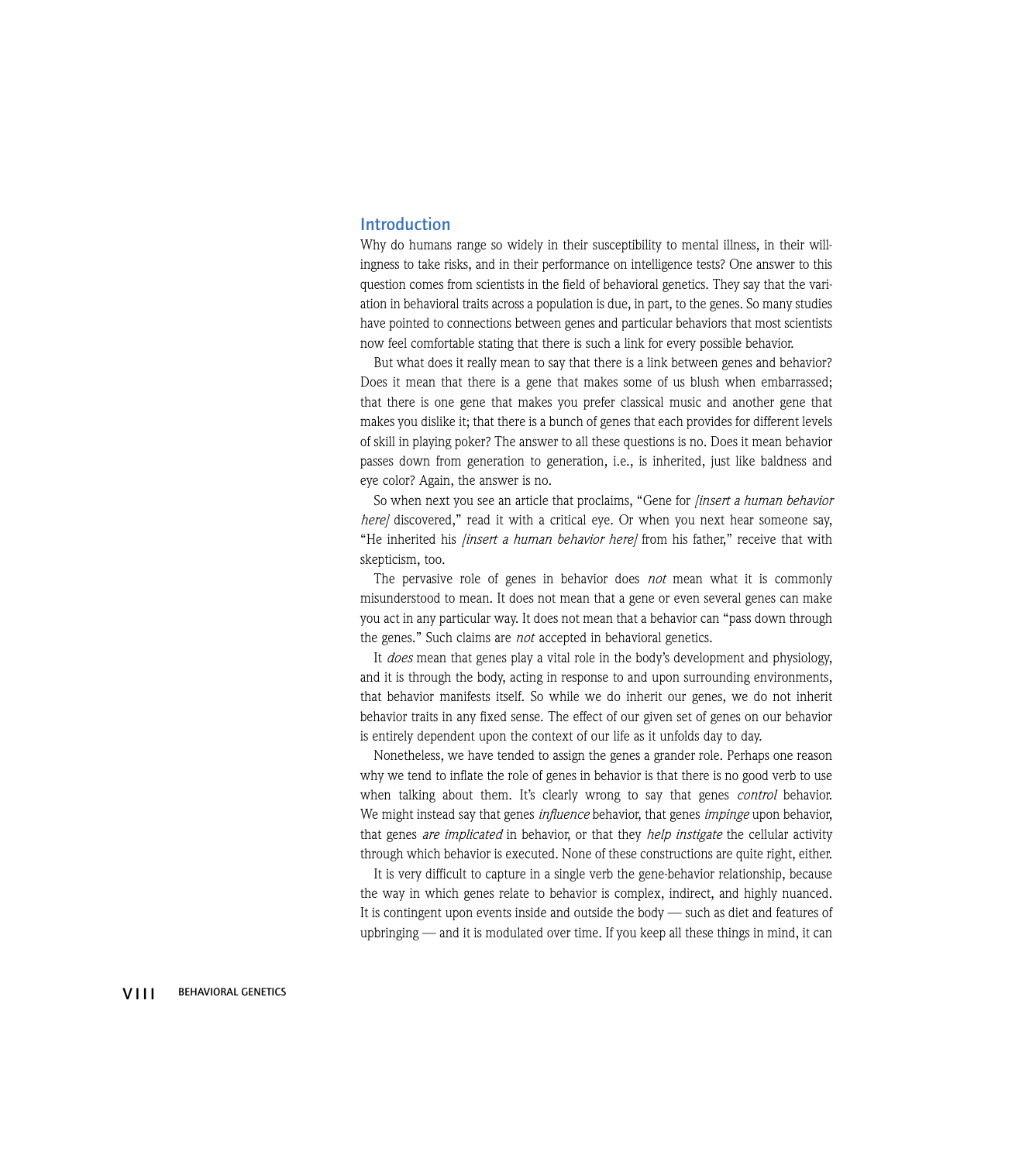help you think more coherently about the questions that naturally arise, such as:

- Is our potential predetermined at conception?
- Are we powerless to control our thoughts and actions?
- Will our children turn out a certain way no matter how we raise them?

The answer to each of these questions is once again a resounding *no*. Genes are not enough. They have little predictive power at the level of the individual and they do not override the many other influences on behavior. In fact, it's fair to claim the following statement, though it is unproven and probably unprovable:

#### *Based on your genes, no one can say what kind of human being you will turn out to be or what you will do in life.*

If you can only learn one thing about behavioral genetics, that statement should be it. But if you would like to obtain a more sophisticated and deeper understanding of this subject, please read the rest of this book. You will find straightforward definitions of genes and environments. You will learn how genes operate *within* a sensitive and complicated network involving other DNA elements and proteins and *in* specific environments *throughout* the development of an individual. You will gain an understanding of how behavioral genetic research is conducted, particularly in regard to three topics that have been the focus of much of the research in this field: mood disorders, impulsivity, and intelligence. Finally, you will be introduced to the ways in which behavioral genetic research can affect individuals and society at large.

If you read this book, you also will learn about some of the contentious debates that surround behavioral genetics. Scholars argue about the quality of the field's research methods. They disagree about the significance of findings. They question whether the benefits from behavioral genetic research will outweigh the drawbacks.

This last concern stems in part from this field's historic connection to eugenics. This was a doctrine, first emerging in the late 1800's, which held that some people are innately superior due to their genes and therefore those persons should reproduce more than others. Eugenic policy became official practice in many countries, ranging from involuntary sterilization of those deemed unfit in the U.S. and other countries to mass murder of those deemed unsuitable in Nazi Germany. After World War II, overtly eugenic attitudes were forced underground. Nonetheless, there are people today who continue to manipulate and sensationalize science, consciously or subconsciously, to justify social inequities and prejudices.

Many people fear that preliminary and unconfirmed studies, unwarranted conclusions, and misinterpreted data from behavioral genetic research will be used to support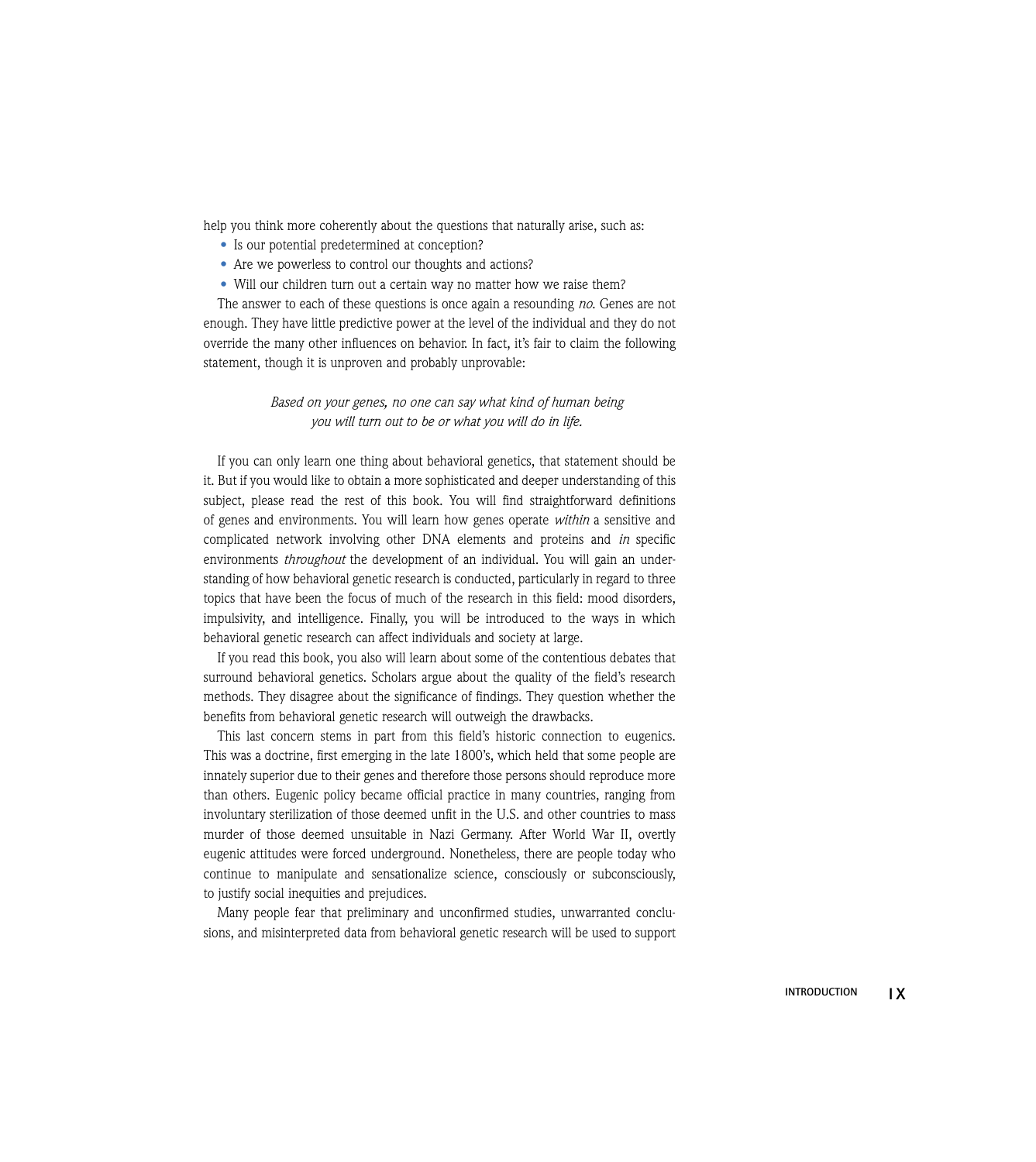modern eugenic policies that maintain privilege and unfairness. They worry that findings from behavioral genetic research will be manipulated to promote prejudice, spread discrimination, invade privacy, and foster unequal treatment under the law. They also worry that as a genetically based definition of normal human behavior advances, the range of socially acceptable human behavior will shrink.

On the other hand, many people are frustrated by so-called "hand-wringing Jeremiahs" who dwell on the problems that could potentially emerge from behavioral genetic research. The people with this view assert that behavior is a worthy avenue of exploration. They believe that studying the genes is one way — one way among many — to learn about behavior. They think that the acquisition of knowledge is good, even knowledge about something as personal and revealing as our own behavior. Indeed, they believe that such knowledge could improve the lives of individuals as well as humanity at large. They acknowledge that the scientific methodology in behavioral genetics is imperfect, but no more so than in any other relatively new field of exploration. Though they share concern about the misuse of information from behavioral genetics, they believe that the pursuit of this knowledge offers more advantages than disadvantages.

This book is the product of a project that brought together advocates and skeptics. The partners in this project share the conviction that an informed public understanding of the principles of genetic science and behavioral research can be an antidote against premature and faulty claims and the misapplication of findings. Our intent with this book is to help non-scientists like yourself gain a better understanding of concepts and terms in behavioral genetics. This education can help you better evaluate what you read and hear about behavioral genetics. It can help you become your own judge of information. And to some extent, it might help you better understand your own behavior.